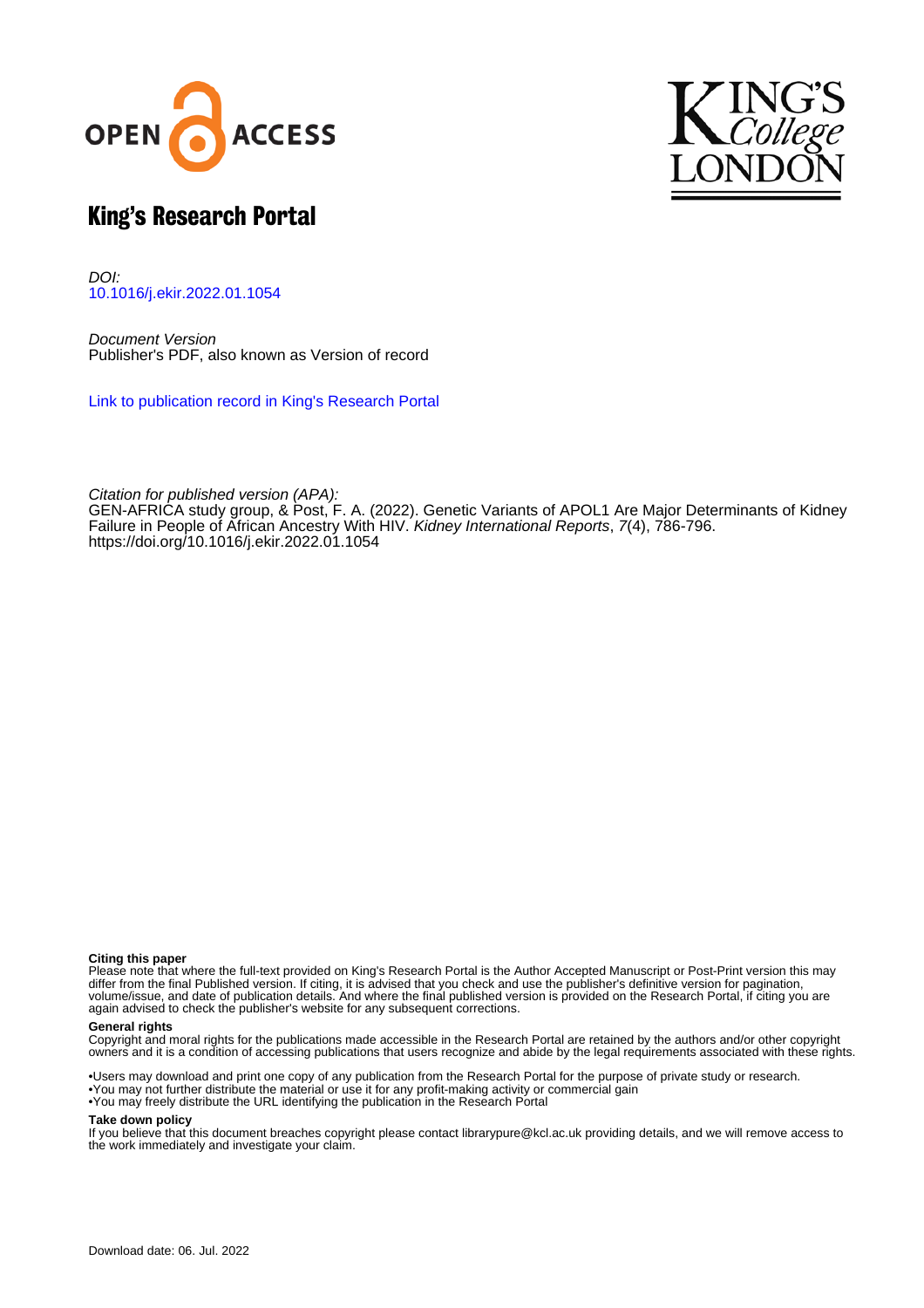

# Genetic Variants of APOL1 Are Major Determinants of Kidney Failure in People of African Ancestry With HIV



Rachel K.Y. Hung $^1$ , Elizabeth Binns-Roemer $^2$  $^2$ , John W. Booth $^3$ , Rachel Hilton $^4$  $^4$ , Mark Harber $^5$  $^5$ , Beatriz Santana-Suarez<sup>[1](#page-1-0)</sup>, Lucy Campbell<sup>1</sup>, Julie Fox<sup>[1,](#page-1-0)[4](#page-1-1)</sup>, Andrew Ustianowski<sup>6</sup>, Catherine Cosgrove<sup>[7](#page-1-3)</sup>, James E. Burns<sup>[8](#page-1-3),[9](#page-1-4)</sup>, Amanda Clarke<sup>[10](#page-1-4)[,11](#page-1-5)</sup>, David A. Price<sup>12</sup>, David Chadwick<sup>13</sup>, Denis Onyango<sup>14</sup>, Lisa Hamzah<sup>[7](#page-1-3)</sup>, Kate Bramham<sup>1,15</sup>, Caroline A. Sabin<sup>8</sup>, Cheryl A. Winkler<sup>2</sup> and Frank A. Post<sup>1,[15](#page-1-7)</sup>; on behalf of the GEN-AFRICA Study Group<sup>[16](#page-1-8)</sup>

<span id="page-1-5"></span><span id="page-1-4"></span><span id="page-1-3"></span><span id="page-1-2"></span><span id="page-1-1"></span><span id="page-1-0"></span><sup>1</sup>King's College London, London, UK; <sup>2</sup>Basic Research Laboratory, Frederick National Laboratory for Cancer Research and the National Cancer Institute, Frederick, Maryland, USA; <sup>3</sup>Barts Health NHS Trust, London, UK; <sup>4</sup>Guy's and St Thomas' NHS Foundation Trust, London, UK; <sup>5</sup>Royal Free London Hospital NHS Foundation Trust, London, UK; <sup>6</sup>Pennine Acute Hospitals NHS Foundation Trust, Manchester, UK; <sup>7</sup>St George's Hospital NHS Foundation Trust, London, UK; <sup>8</sup>University College London, London, UK; <sup>9</sup>Central and North West London NHS Foundation Trust, London, UK; <sup>10</sup>Brighton and Sussex University Hospital NHS Trust, Brighton, UK; <sup>11</sup>Brighton and Sussex Medical School Department of Infectious Disease, Brighton, UK;<br><sup>12</sup>The Newcastle Upon Tyne Hospitals, Newcastle, UK; <sup>13</sup>South Tees Hospitals NHS Foundation Trust, <sup>14</sup>Africa Advocacy Foundation, London, UK; and <sup>15</sup>King's College Hospital NHS Foundation Trust, London, UK

<span id="page-1-7"></span><span id="page-1-6"></span>Introduction: Variants of the APOL1 gene are associated with chronic kidney disease (CKD) in people of African ancestry, although evidence for their impact in people with HIV are sparse.

**Methods:** We conducted a cross-sectional study investigating the association between APOL1 renal risk alleles and kidney disease in people of African ancestry with HIV in the UK. The primary outcome was endstage kidney disease (ESKD; estimated glomerular filtration rate [eGFR] of  $<$  15 ml/min per 1.73 m<sup>2</sup>, chronic dialysis, or having received a kidney transplant). The secondary outcomes included renal impairment (eGFR <60 ml/min per 1.73 m<sup>2</sup>), albuminuria (albumin-to-creatinine ratio [ACR] >30 mg/mmol), and biopsy-proven HIV-associated nephropathy (HIVAN). Multivariable logistic regression was used to estimate the associations between APOL1 high-risk genotypes (G1/G1, G1/G2, G2/G2) and kidney disease outcomes.

Results: A total of 2864 participants (mean age 48.1 [SD 10.3], 57.3% female) were genotyped, of whom, 354 (12.4%) had APOL1 high-risk genotypes, and 99 (3.5%) had ESKD. After adjusting for demographic, HIV, and renal risk factors, individuals with APOL1 high-risk genotypes were at increased odds of ESKD (odds ratio [OR] 10.58, 95% CI 6.22–17.99), renal impairment (OR 5.50, 95% CI 3.81–7.95), albuminuria (OR 3.34, 95% CI 2.00–5.56), and HIVAN (OR 30.16, 95% CI 12.48–72.88). An estimated 49% of ESKD was attributable to APOL1 high-risk genotypes.

Conclusion: APOL1 high-risk genotypes were strongly associated with kidney disease in people of African ancestry with HIV and accounted for approximately half of ESKD cases in this cohort.

Kidney Int Rep (2022) 7, 786–796; <https://doi.org/10.1016/j.ekir.2022.01.1054>

KEYWORDS: Africa; APOL1; diaspora; HIV; HIVAN; kidney

ª 2022 International Society of Nephrology. Published by Elsevier Inc. This is an open access article under the CC BY license [\(http://creativecommons.org/licenses/by/4.0/\)](http://creativecommons.org/licenses/by/4.0/).

People of African ancestry are at approximately 3-fold increased risk of developing kidney failure requiring renal replacement therapy (RRT). African

American and Black British people constitute 13.4% and 3% of the USA and UK general population, respectively, but 31.5% and 7.8% of patients requiring RRT in these countries, respectively, are of African ancestry.<sup>[1](#page-10-0)[,2](#page-10-1)</sup> Hypertension and diabetes mellitus are important risk factors for kidney disease and are highly prevalent in people of African ancestry.<sup>[3,](#page-10-2)[4](#page-10-3)</sup> However, homozygosity or compound heterozygosity for G1 and G2 variants of the APOL1 gene on human chromosome 22, which are exclusively found in people of recent African ancestry, in whom they confer

Correspondence: Rachel K.Y. Hung, King's College Hospital NHS Foundation Trust, Weston Education Centre (Room 2.50), Cutcombe Road, London SE5 9RJ, UK. E-mail: [rachel.hung@kcl.ac.uk](mailto:rachel.hung@kcl.ac.uk)

<span id="page-1-8"></span><sup>&</sup>lt;sup>16</sup>Members of GEN-AFRICA Study Group are listed in the Appendix.

Received 6 December 2021; revised 11 January 2022; accepted 17 January 2022; published online 25 January 2022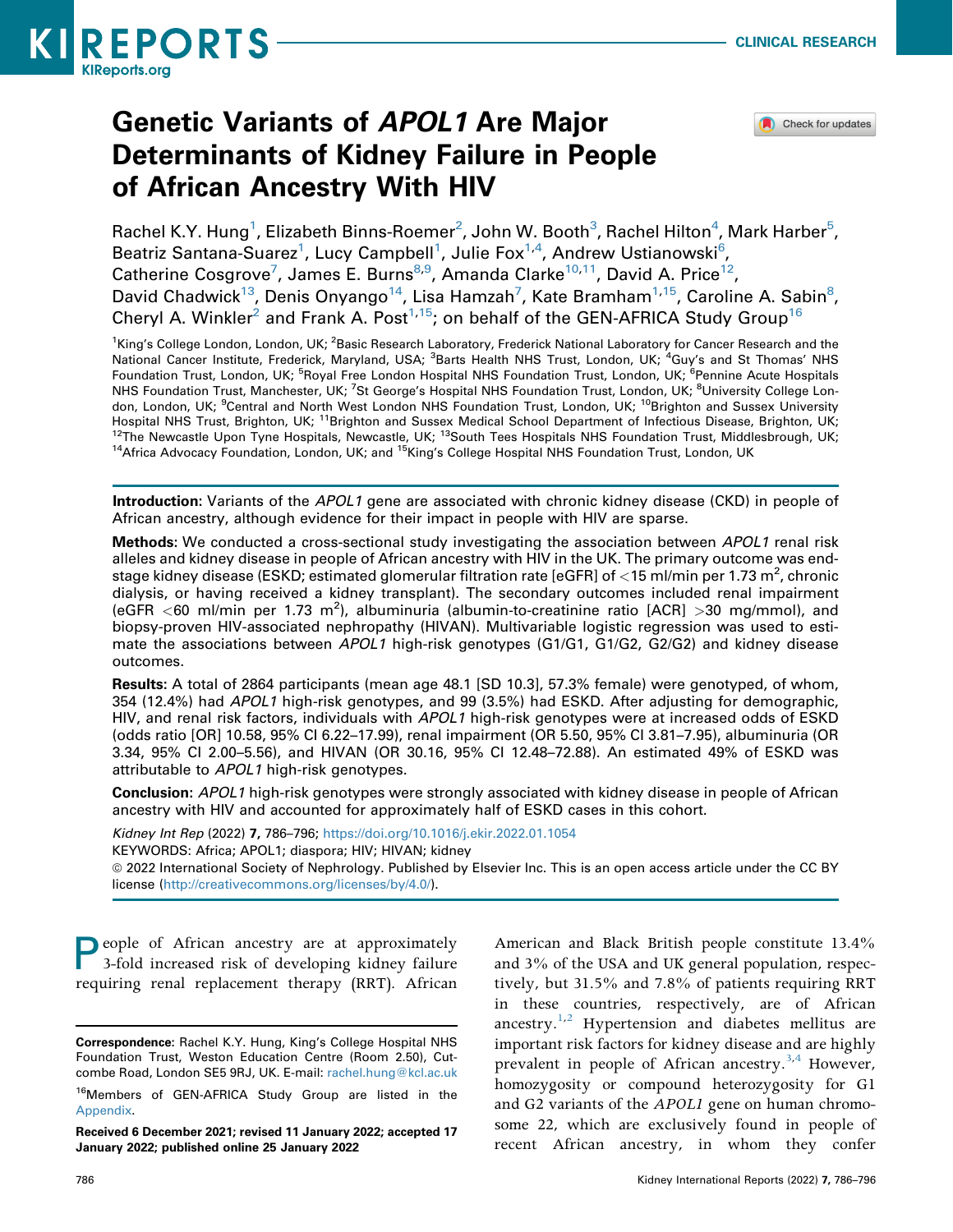protection against Trypanosoma brucei gambiense (G1 variant) and Trypanosoma brucei rhodesiense (G2 variant) infections, have been [iden](#page-10-4)tified as a potent risk factor for nondiabetic  $CKD$ .<sup>5–7</sup> The prevalence of APOL1 variants varies widely by African geographic region. The highest rates of APOL1 high-risk genotypes have been reported in West Africans (30%– 40% in Igbo- and Yoruba-speaking Nigerians and Asante-speaking Ghanaians), with substantially lower rates (5%–12%) in populations from South and East Africa and almost complete absence in those from the horn of Africa (Ethiopia).<sup>[8,](#page-10-5)[9](#page-10-6)</sup> Data from Europe showed that APOL1 high-risk genotypes were also prevalent in people from the Caribbean.<sup>10</sup> Hence, the prevalence of CKD in black populations varies substantially by re-gion of ancestry.<sup>[11](#page-10-8)</sup>

The main kidney pathologies associated with APOL1 variants, especially in those with APOL1 high-risk genotypes (G1/G1, G1/G2, G2/G2), are focal and segmental glomerulosclerosis  $(FSGS)$ ,  $^{12}$  $^{12}$  $^{12}$  focal global glomerulosclerosis (or solidified glomerulosclerosis), and collapsing glomerulopathy, particularly in those who have received interferon therapy,  $13$ and mor[e rece](#page-10-11)ntly, in association with SARS-CoV-2 infection.<sup>14–16</sup>

HIVAN is a collapsing glomerulopathy and a major cause of kidney failure in populations with untreated or under-treated HIV infection, especially in those with *APOL1* high-risk genotypes.<sup>[15,](#page-10-12)[16](#page-10-13)</sup> About 70% of individuals with HIVAN have APOL1 high-risk genotypes, and these high-risk genotypes are strongly associated with HIVAN (OR 29–89) in case-control studies. $12,17$  $12,17$  It has been estimated that, in the absence of effective antiretroviral therapy (ART), those with APOL1 high-risk genotypes have a 50% life-time risk of developing HIVAN.<sup>[18](#page-10-15)</sup> Immunodeficiency, reflected by a low (nadir) CD4 cell count, is an additional risk factors for HIVAN, severe CKD, and kidney disease progression in people of African ancestry with  $HIV.<sup>19–21</sup>$  $HIV.<sup>19–21</sup>$  $HIV.<sup>19–21</sup>$ 

Previous studies in adult populations of African Americans, Nigerians, and South Africans with HIV have also reported associations between APOL1 highrisk genotypes and FSGS,  $^{22}$  $^{22}$  $^{22}$  albuminuria,  $^{23,24}$  $^{23,24}$  $^{23,24}$  $^{23,24}$  proteinuria, decline in eGFR,  $^{25}$  $^{25}$  $^{25}$  eGFR <60 ml/min per 1.73  $m^2$ ,  $^{26}$  $^{26}$  $^{26}$  and CKD,  $^{27}$  and raised the possibility that individuals with a single APOL1 variant may be at increased risk of developing kidney disease $17,26$  $17,26$  and that the G1 variant may pose greater renal risk than the G2 variant.<sup>[12](#page-10-9)[,17](#page-10-14)</sup> Although participants with kidney failure (ESKD) were included in some of these studies, the association between APOL1 variants and ESKD has not been studied in people with HIV, and the burden of ESKD that is attributable to APOL1 variants remains unknown, particularly in geographically diverse African populations. Hence, we established a large cohort of people of recent African ancestry with HIV in the United Kingdom to study the prevalence of APOL1 risk alleles and their relationship to kidney failure requiring RRT, HIVAN/FSGS, and milder manifestations of CKD.

# **METHODS**

The "Genetic Markers of Kidney Disease Progression in People of African Ancestry with HIV in the United Kingdom (GEN-AFRICA) study" enrolled individuals of black ethnicity aged 18 years or more at 15 HIV clinics and 3 dialysis/kidney transplantation centers across England between May 2018 and February 2020. During a single study visit, informed consent was obtained, and demographic data including country of birth of both parents and clinical information were collected from participants using questionnaires corroborated through review of clinical records. Laboratory data, including nadir and most recent CD4 cell count, viral hepatitis status, and HIV viral load, were obtained from electronic patient records. Renal function was assessed by measuring serum creatinine and urine protein-tocreatinine ratio (PCR) in local laboratories, and ACR in stored urine samples in a central laboratory. The study was approved by an NHS Research Ethics Committee and Health Research Authority (18/LO/0234 and 239895).

For APOL1 genetic analysis, DNA was extracted from buffy coats using Qiagen extraction kits. APOL1 variant sites were genotyped using custom TaqMan assays (Thermo Fisher Scientific, Waltham, MA): rs73885319 (Assay ID-AH20SD1), rs60910145 (Assay ID-AHWR1JA), and rs71785313 (Assay ID-AH1RT7T). These assays have been validated by Sanger sequencing,  $28,29$  $28,29$  and the primers have been designed specifically to avoid confounding by the insertion and deletion (G2) site. $30$  High-risk genotypes were defined as those containing 2 high-risk alleles (G1/G1, G1/G2, or G2/G2); low-risk genotypes were defined as those containing  $0$  (G0/G0) or 1 risk allele (G0/G1, G0/G2) haplotypes. The exposure in the present analysis was APOL1 risk allele status comparing high-risk with lowrisk genotypes.

Participants were grouped by region of African ancestry based on country of birth of both parents: East, South, Central, and West Africa as defined by the African Union, $31$  with the exception of Angola, which was included in the Central rather than South region, or the Caribbean. Participants whose parents' country of birth was unknown, of different African regions or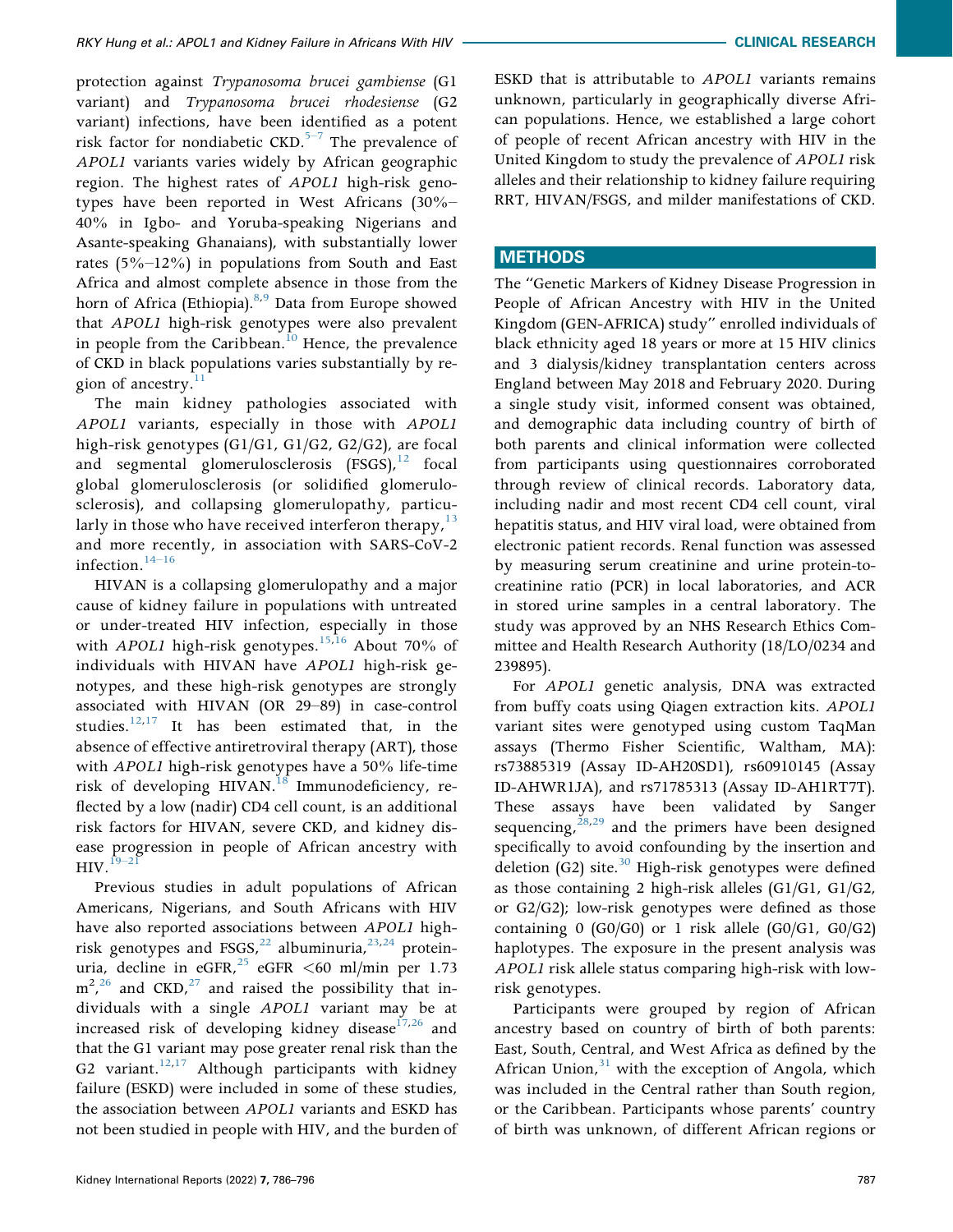outside sub-Saharan Africa or the Caribbean, and those of mixed African/Caribbean ancestry were grouped together as "Other." eGFR was calculated using the  $CKD$  Epidemiology Collaboration equation<sup>[32](#page-11-10)</sup> with application of the correction factor for black ethnicity. Participants were stratified by eGFR based on Kidney Disease: Improving Global Outcomes CKD guidelines<sup>[33](#page-11-11)</sup> and those with eGFR  $\lt 15$  ml/min per 1.73 m<sup>2</sup>, a kidney transplant, or receiving chronic dialysis were categorized as having ESKD, the primary outcome.

Renal biopsy reports were reviewed and adjudicated by a renal physician (JB) and, in case of discrepancy, a histopathologist to identify cases of HIVAN, (primary) FSGS, and arterionephrosclerosis.<sup>20</sup> A clinical case definition of HIVAN/FSGS/hypertensive nephropathy was applied to participants with stage 4/5 CKD who lacked renal histology comprising all the following criteria at CKD diagnosis: (i) renal impairment (eGFR  $\leq 60$  ml/min per 1.73 m<sup>2</sup> including those with ESKD), (ii) urine PCR >100 mg/mmol, (iii) no diabetes, (iv) echogenic and/or normal or enlarged kidneys on ultrasound, and (v) lack of an alternative diagnosis.  $34$ Diabetes mellitus and hypertension were predominantly self-reported diagnoses; medical records were reviewed for those reporting but not on treatment for these conditions to verify the diagnosis. In addition, diabetes cases were ascertained through review of medical records of those with glycosuria.

# Statistical Methods

Baseline characteristics of the study population, stratified by APOL1 status and by ESKD status and by eGFR ( $>$  or <60 ml/min per 1.73 m<sup>2</sup>), were compared using  $\chi^2$  for categorical variables and Kruskal–Wallis tests or analysis of variance for continuous variables, as appropriate. After confirming that there was no difference in effect estimates of the outcomes for those with 0 and 1 APOL1 variants, these individuals were combined as the reference low-risk group. Logistic regression was used to describe the association between APOL1 high-risk genotypes and kidney disease status; likelihood ratio tests were used to assess the strength of association at each level.

It was decided *a priori* to include age and sex in all models; models for the primary outcome were additionally adjusted for region of ancestry, HIV factors (time since HIV diagnosis, prior AIDS, current CD4 cell count, hepatitis C [anti–hepatitis C virus]), and renal factors (diabetes mellitus and cardiovascular disease [a composite of any history of myocardial infarction, coronary artery disease, peripheral vascular disease, stroke, heart failure and cardiomyopathy]). We also analyzed the association between APOL1

high-risk genotypes and the following secondary outcomes: (i) eGFR <60 ml/min per 1.73 m<sup>2</sup>, (ii) proteinuria (PCR >100 mg/mmol, excluding those with ESKD), (iii) albuminuria (ACR >30 mg/mmol, excluding those with ESKD), (iv) biopsy-confirmed HIVAN or FSGS, and (v) clinical case definition of HIVAN/FSGS/hypertensive nephropathy. To further characterize the association between APOL1 status and ESKD, we performed analyses to determine the association of each of the high-risk genotypes with ESKD/ renal impairment, with different low-risk genotypes as referent (G0/G0 only and in combination with G1/G0 or G2/G0). We also investigated the associations between carriage of a single G1 or G2 allele (G1/G0 and G2/G0 vs G0/G0) and ESKD/renal impairment. Finally, we estimated the population of ESKD/renal impairment attributable to APOL1 high-risk genotypes as population attributable risk =  $P_e$  (RR<sub>e</sub>-1)/1+P<sub>e</sub> (RR<sub>e</sub>-1)  $\times$ 100, where  $P_e$  was the prevalence of the exposure and RRe was the relative risk of the disease because of the exposure.<sup>35,[36](#page-11-14)</sup>

As hypertension is almost invariably present in individuals with advanced CKD, the main analyses were not adjusted for hypertension. Supplementary analyses were performed to describe the relationship between APOL1 high-risk genotypes and hypertension in participants with eGFR  $\geq$ 90, 60 to 90, and  $\lt 60$  ml/min per 1.73 m<sup>2</sup>, and to assess the effect of including hypertension on the association between APOL1 high-risk genotypes and ESKD/renal impairment. Further sensitivity analyses with exclusion of the correction for ethnicity from the eGFR calculations were performed. All statistical analyses were done using STATA v16 (StataCorp, College Station, TX).

# RESULTS

A total of 3027 individuals were enrolled in the GEN-AFRICA study; APOL1 genotyping was successful for 2864 (94.6%); 5.4% failed to provide reliable allele calls because of low quality or quantity of DNA. The APOL1 status was G0/G0 in 1406 (49.1%), G0/G1 or G0/G2 in 1104 participants (38.5%), and 354 (12.4%) had highrisk genotypes. The overall allele frequencies for G0, G1, and G2 were 68.4%, 19.8%, and 11.9%, respectively. The demographic and clinical characteristics of the participants stratified by APOL1 status are shown in [Table 1](#page-4-0). Participants had a mean age of 48.1 (SD 10.3) years and were predominantly of East (19.3%), South  $(26.7%)$ , and West African  $(30.0%)$  ancestry, with a further 12% of Caribbean ancestry. Most participants had long-standing (mean 14.0 years) and well-controlled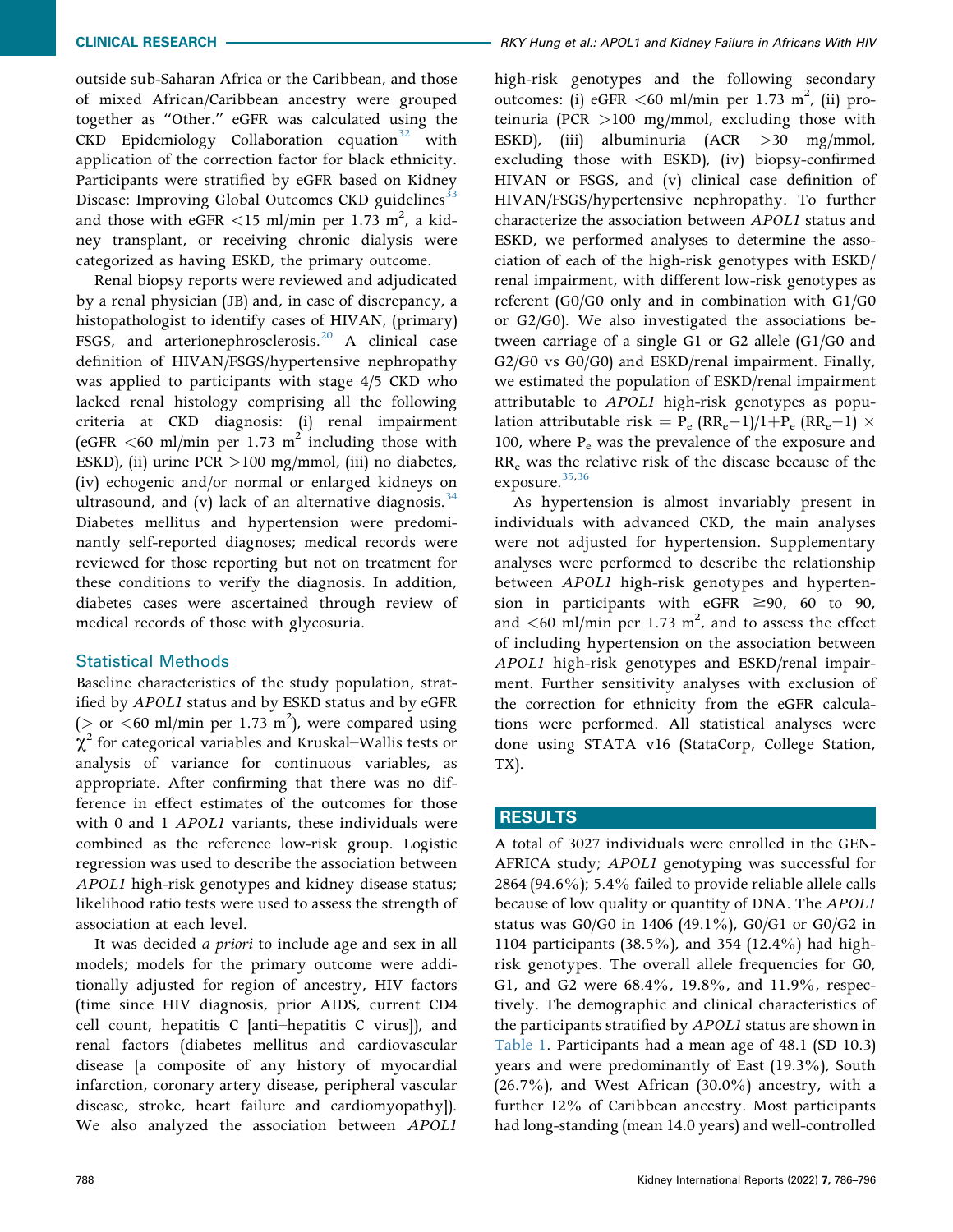#### <span id="page-4-0"></span>Table 1. Baseline characteristics of study participants stratified by APOL1 status

|                                                   |              | Total           |                 |                 |                         |         |
|---------------------------------------------------|--------------|-----------------|-----------------|-----------------|-------------------------|---------|
|                                                   |              |                 | 0               | 1               | $\overline{\mathbf{c}}$ | P value |
| <b>Participant characteristics</b>                |              | $N = 2864$      | $n = 1406$      | $n = 1104$      | $n = 354$               |         |
| Age, yr                                           | mean (SD)    | 48.1 (10.3)     | 48.1 (10.3)     | 48.1 (10.4)     | 48.2 (10.0)             | 0.97    |
| Sex, female                                       | $n$ (%)      | 1641 (57.3)     | 833 (59.3)      | 622 (56.3)      | 186 (52.5)              | 0.05    |
| Region of African ancestry                        |              |                 |                 |                 |                         | < 0.001 |
| East Africa                                       | $n$ (%)      | 554 (19.3)      | 432 (30.7)      | 111(10.1)       | 11(3.1)                 |         |
| South Africa                                      | $n$ (%)      | 765 (26.7)      | 421 (29.9)      | 292 (26.4)      | 52 (14.7)               |         |
| Central Africa                                    | $n$ (%)      | 157(5.5)        | 90(6.4)         | 58 (5.3)        | 9(2.5)                  |         |
| West Africa                                       | $n$ (%)      | 859 (30.0)      | 237 (16.9)      | 403 (36.5)      | 219 (61.9)              |         |
| Caribbean                                         | $n$ (%)      | 347 (12.1)      | 134(9.5)        | 163 (14.8)      | 50 (14.1)               |         |
| Other                                             | $n$ (%)      | 182(6.4)        | 92(6.5)         | 77(7.0)         | 13(3.7)                 |         |
| HIV mode of acquisition                           |              |                 |                 |                 |                         | 0.04    |
| Heterosexual                                      | $n$ (%)      | 2347 (81.9)     | 1170 (83.2)     | 890 (80.6)      | 287 (81.1)              |         |
| <b>MSM</b>                                        | $n$ (%)      | 74 (2.6)        | 36(2.6)         | 27(2.4)         | 11(3.1)                 |         |
| Vertical                                          | $n$ (%)      | 232(8.1)        | 90(6.4)         | 115 (10.4)      | 27(7.6)                 |         |
| <b>Blood products</b>                             | $n$ (%)      | 23(0.8)         | 14(1.0)         | 6(0.5)          | 3(0.8)                  |         |
| Unknown                                           | $n$ (%)      | 188 (6.6)       | 96 (6.8)        | 66 (6.0)        | 26(7.3)                 |         |
| Time since HIV diagnosis, years                   | mean (SD)    | 14.0(6.5)       | 14.5(6.6)       | 13.7(6.3)       | 12.8(6.4)               | < 0.001 |
| <b>Previous AIDS</b>                              | $n$ (%)      | 665 (24.0)      | 333 (24.5)      | 246 (22.9)      | 86 (25.1)               | 0.59    |
| Nadir CD4 cell count, cells/mm <sup>3</sup>       | median (IQR) | 200 (80-340)    | 206 (90-337)    | 203 (71-346)    | 185 (70-315)            | 0.41    |
| Recent CD4 cell count, cells/mm <sup>3</sup>      | median (IQR) | 560 (403-735)   | 569 (408-744)   | 558 (400-738)   | 542 (388-703)           | 0.14    |
| On antiretroviral therapy                         | $n$ (%)      | 2832 (98.9)     | 1390 (98.9)     | 1095 (99.2)     | 347 (98.0)              | 0.19    |
| HIV RNA <200 copies/ml                            | $n$ (%)      | 2669 (93.2)     | 1326 (94.3)     | 1016 (92.0)     | 327 (92.4)              | 0.06    |
| HBsAg positive                                    | $n$ (%)      | 159(5.6)        | 63 (4.5)        | 72 (6.6)        | 24 (6.9)                | 0.05    |
| Anti-HCV positive                                 | $n$ (%)      | 35(1.2)         | 13(0.9)         | 18(1.7)         | 4(1.2)                  | 0.28    |
| <b>Diabetes</b>                                   | $n$ (%)      | 286 (10.1)      | 157(11.3)       | 95(8.7)         | 34(9.7)                 | 0.10    |
| Hypertension                                      | $n$ (%)      | 915 (32.0)      | 398 (28.3)      | 342 (31.0)      | 175 (49.4)              | < 0.001 |
| Cardiovascular disease <sup>a</sup>               | $n$ (%)      | 123(4.3)        | 56 (4.0)        | 46 (4.2)        | 21(5.9)                 | 0.26    |
| BMI, kg/m <sup>2</sup>                            |              |                 |                 |                 |                         | 0.07    |
| $<$ 18.5                                          | $n$ (%)      | 23(0.8)         | 9(0.7)          | 14(1.3)         | 0(0.0)                  |         |
| 18.5-24.9                                         | $n$ (%)      | 630 (22.4)      | 328 (23.8)      | 237 (21.7)      | 65 (18.8)               |         |
| $25 - 29.9$                                       | $n$ (%)      | 1016(36.1)      | 484 (35.1)      | 393 (36.1)      | 139 (40.3)              |         |
| $>\!\!30$                                         | $n$ (%)      | 1146 (40.7)     | 559 (40.5)      | 446 (40.9)      | 141 (40.9)              |         |
| Smoking status                                    |              |                 |                 |                 |                         |         |
| Never                                             | $n$ (%)      | 2218 (77.4)     | 1078 (76.7)     | 852 (77.2)      | 288 (81.4)              |         |
| Ex                                                | $n$ (%)      | 321 (11.2)      | 168 (11.9)      | 122 (11.1)      | 31(8.8)                 |         |
| Current                                           | $n$ (%)      | 325(11.3)       | 160(11.4)       | 130(11.8)       | 35(9.9)                 |         |
| eGFR, <sup>b</sup> ml/min per 1.73 m <sup>2</sup> | median (IQR) | $99(83 - 116)$  | $102(86-118)$   | $100(84-115)$   | 87 (60-106)             | < 0.001 |
| > 90                                              | $n$ (%)      | 1848 (64.5)     | 956 (68.0)      | 730 (66.1)      | 162(45.8)               | < 0.001 |
| $60 - 89$                                         | $n$ (%)      | 795 (27.8)      | 372 (26.5)      | 317 (28.7)      | 106 (29.9)              |         |
| $30 - 59$                                         | $n$ (%)      | 106(3.7)        | 47(3.3)         | 34(3.1)         | 25(7.1)                 |         |
| $15 - 29$                                         | $n$ (%)      | 16(0.6)         | 5(0.4)          | 5(0.5)          | 6(1.7)                  |         |
| $<$ 15 (ESKD $^{\circ}$ )                         | $n$ (%)      | 99(3.5)         | 26(1.8)         | 18(1.6)         | 55 (15.5)               |         |
| Urine PCR, <sup>d</sup> mg/mmol                   | median (IQR) | $8.6(6 - 13.5)$ | $8.6(6 - 13.7)$ | $8.5(6 - 13.2)$ | $9(6 - 14.9)$           | 0.13    |
| $<$ 15                                            | $n$ (%)      | 2193 (79.3)     | 1085 (78.6)     | 879 (80.9)      | 229 (76.6)              | 0.36    |
| $15 - 49$                                         | $n$ (%)      | 431 (15.6)      | 223 (16.2)      | 159 (14.6)      | 49 (16.4)               |         |
| $50 - 99$                                         | $n$ (%)      | 74(2.7)         | 37(2.7)         | 28(2.6)         | 9(3.0)                  |         |
| $\geq$ 100                                        | $n$ (%)      | 67(2.4)         | 35(2.5)         | 20(1.8)         | 12(4.0)                 |         |
| Urine ACR, <sup>d</sup> mg/mmol                   | median (IQR) | $0.7(0.4-1.9)$  | $0.8(0.4-1.7)$  | $0.7(0.4-1.7)$  | $1(0.5-3)$              | < 0.001 |
| $<$ 3                                             | $n$ (%)      | 2189 (82.2)     | 1103 (82.7)     | 868 (83.7)      | 218 (74.4)              | < 0.001 |
| $3 - 30$                                          | $n$ (%)      | 375(14.1)       | 181 (13.6)      | 142(13.7)       | 52 (17.7)               |         |
| $>\!\!30$                                         | $n$ (%)      | 99 (3.7)        | 49 (3.7)        | 27(2.6)         | 23(7.8)                 |         |

<span id="page-4-1"></span>ACR, urine albumin-to-creatinine ratio; BMI, body mass index; CKD-EPI, Chronic Kidney Disease-Epidemiology Collaboration; eGFR, estimated glomerular filtration rate; ESKD, end-stage kidney disease; HBsAg, hepatitis B surface antigen; HCV, hepatitis C virus; IQR, interquartile range; MSM, men who have sex with men; PCR, urine protein-to-creatinine ratio. <sup>a</sup>Cardiovascular disease = composite of any previous history of myocardial infarction, coronary artery disease, peripheral vascular disease, stroke, heart failure, and cardiomyopathy.<br><sup>b</sup>eGFR calculated with CKD-EPI formu

<span id="page-4-3"></span><span id="page-4-2"></span> ${}^{\text{c}}$ ESKD = eGFR <15ml/min per 1.73 m<sup>2</sup>, dialysis for over 3 months, or having had a kidney transplant.<br><sup>dp</sup>CP and ACP de pet include participants with ESKD

<span id="page-4-4"></span>PCR and ACR do not include participants with ESKD.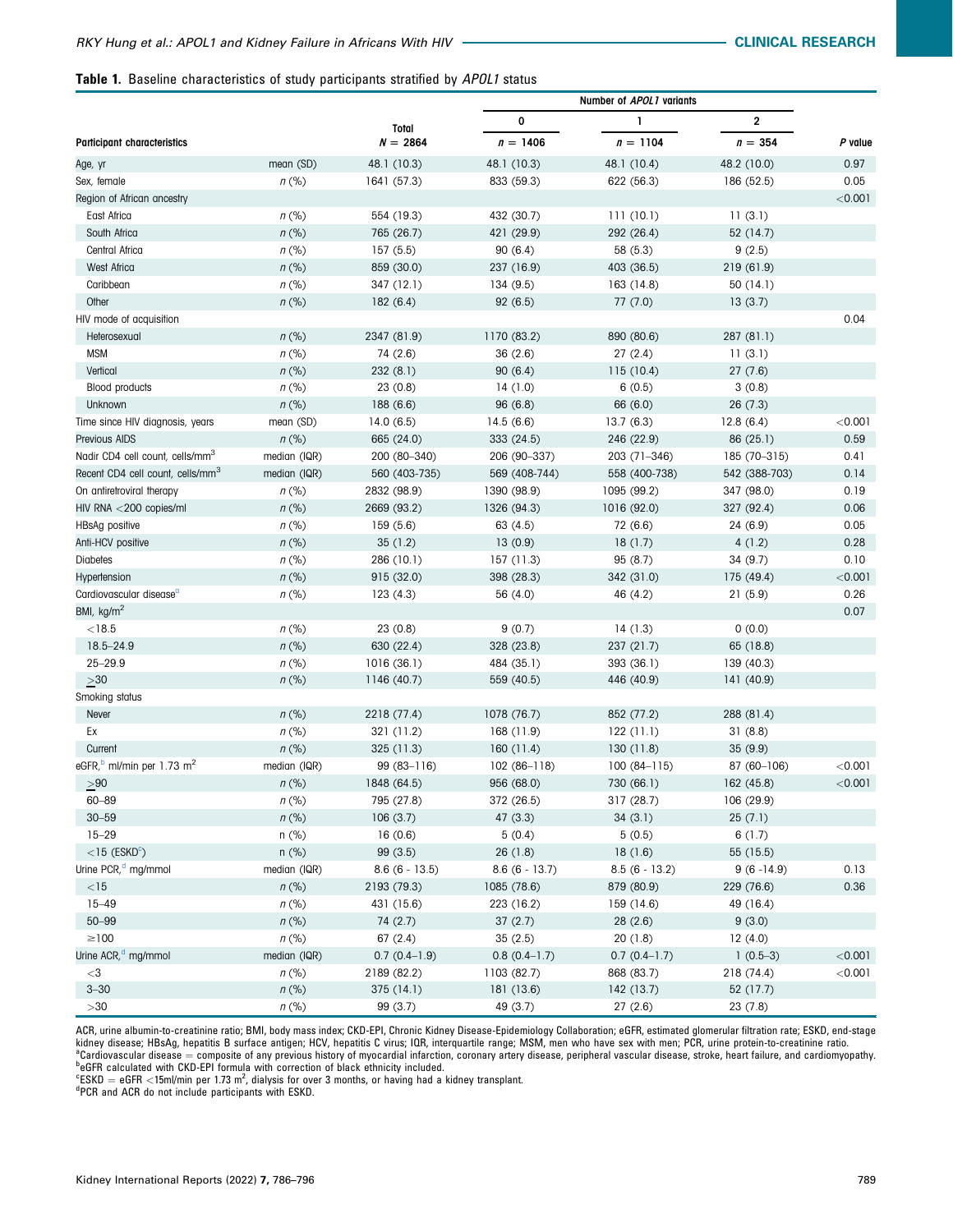HIV (93.2% had a viral load <200 copies/ml). Participants with APOL1 high-risk genotypes had lower eGFR and higher levels of proteinuria and albuminuria and were more likely to have hypertension. Participants with 0 and 1APOL1 risk haplotypes were indistinguishable in terms of eGFR ( $P = 0.21$ ), PCR ( $P = 0.27$ ), and ACR ( $P =$ 0.29). The prevalence of diabetes and cardiovascular disease was similar across all 3 groups.

[Figure 1a](#page-5-0) and b shows the distribution of APOL1 risk haplotypes across the regions of ancestry. About 60% of participants of West African and Caribbean ancestry carried at least 1 APOL1 variant, compared with 40% of those of South and Central African and 20% of those of East African ancestry (with notable absence of APOL1 risk variants in those of Ethiopian and Eritrean ancestry; Supplementary Figure S1). APOL1 high-risk genotypes were present in >10% of participants of West African (especially in those from Nigeria, Ghana, and Cote d'Ivoire; Supplementary Figure S1) and Caribbean ancestry. G1 was the predominant variant in West Africans and Caribbeans while G2 predominated in East and South Africans. Across all regions, APOL1 high-risk genotypes were more common among individuals with ESKD, reaching a prevalence of 69% to 74% in Caribbean and West African participants. Among participants who had undergone renal biopsy, HIVAN/FSGS was the predominant kidney disease etiology in those of West, Central, South African, or Caribbean ancestry; HIVAN/ FSGS was notably uncommon among those of East African ancestry (Supplementary Figure S2). [Figure 2](#page-6-0) shows the distribution of eGFR [\(Figure 2](#page-6-0)a), PCR ([Figure 2](#page-6-0)b), and ACR ([Figure 2](#page-6-0)c) and the prevalence of HIVAN/FSGS ([Figure 2d](#page-6-0)) by APOL1 genotype and the prevalence of APOL1 high-risk genotypes in

participants stratified by these markers/pathologies ([Figure 2](#page-6-0)e-h). Participants with 0 and 1 risk genotypes had similar eGFR, PCR, and ACR, and few had biopsyconfirmed HIVAN/FSGS. By contrast, renal impairment, ESKD, and HIVAN/FSGS were all considerably more common in those with high-risk genotypes. Nonetheless, about 70% to 80% of participants with high-risk genotypes had eGFR  $\geq 60$  ml/min per 1.73 m<sup>2</sup> and/or normal urine PCR or ACR. The proportion of participants with high-risk genotypes increased from 9% among those with eGFR >90 ml/min per 1.73 m<sup>2</sup> to 55% to 57% among those with ESKD and FSGS, and to 78% in those with HIVAN. Compared with those with G1/G1 and G1/G2 genotypes, a smaller proportion of individuals with G2/G2 genotypes had renal impairment  $(9.3\%$ ,  $P = 0.24$ ), ESKD  $(7.3\%$ ,  $P = 0.17$ ), and HIVAN/ FSGS (5.4%,  $P = 0.41$ ); however, these differences were not statistically significant.

A total of 99 participants had ESKD, of whom, 55 (55.6%) had APOL1 high-risk genotypes, and 63 (63.6%) were of West African or Caribbean ancestry. Participants with ESKD were older, less likely to be female, and more likely to have had an AIDS-defining illness and developed diabetes or cardiovascular disease; nadir and recent CD4 cell counts were lower, and almost all (94.9%) had hypertension. A similar pattern was observed for the comparison of those with eGFR less or greater than 60 ml/min per 1.73 m<sup>2</sup> (Supplementary Table S1). We further explored the relationship between APOL1 status, eGFR, and hypertension and found no association between APOL1 high-risk genotypes (vs. 0/1 risk genotypes) and hypertension in 1848 participants with eGFR >90 ml/min per 1.73  $m<sup>2</sup>$  and evidence for a graded association in those with reduced eGFR (Supplementary Table S2).

<span id="page-5-0"></span>

Figure 1. Distribution of APOL1 alleles by region of African ancestry, in (a) all participants and (b) those with ESKD. East, South, Central, and West refer to regions within sub-Saharan Africa; ESKD includes participants with eGFR. Numerical data are shown in Supplementary Table S7. eGFR, estimated glomerular filtration rate; ESKD, end-stage kidney disease.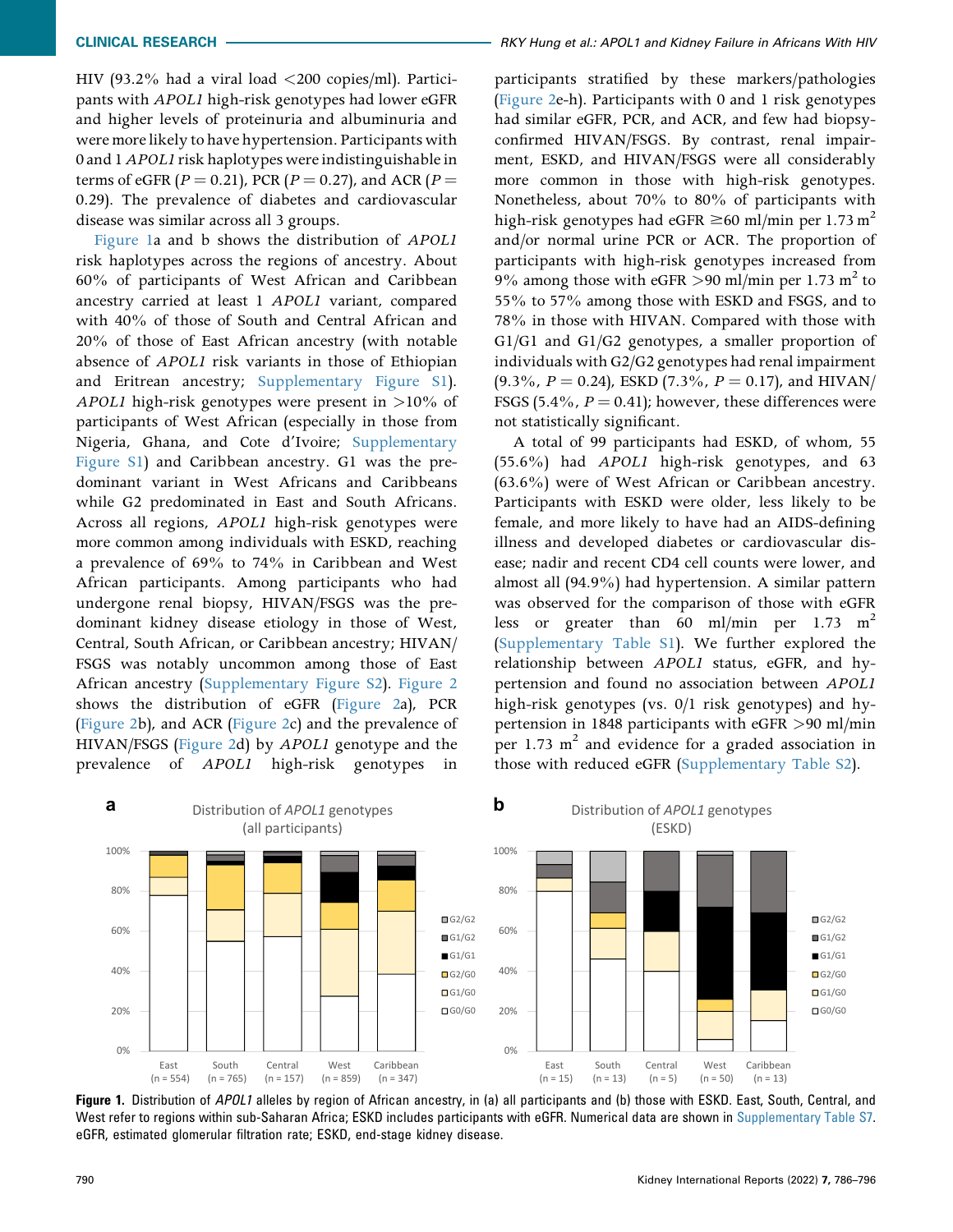<span id="page-6-0"></span>

Figure 2. Kidney function, kidney pathology and APOL1 genotype. Distribution of (a) eGFR, (b) uPCR, (c) uACR, and (d) cases of HIVAN/FSGS by APOL1 status, and prevalence of APOL1 high-risk genotypes by (e) eGFR, (f) PCR, (g) ACR categories, and (h) HIVAN/FSGS status. eGFR, estimated glomerular filtration rate; FSGS, focal and segmental glomerulosclerosis; HIVAN, HIV-associated nephropathy; RRT, renal replacement therapy; uACR, urine albumin-to-creatinine ratio; uPCR, urine protein-to-creatinine ratio.

In univariable analysis, APOL1 high-risk genotypes, West African ancestry, age, sex, prior AIDS, lower CD4 cell count, HIV viral load, anti– hepatitis C virus, diabetes, hypertension, and cardiovascular disease were associated with ESKD. In multivariable analysis, APOL1 high-risk genotypes remained strongly associated with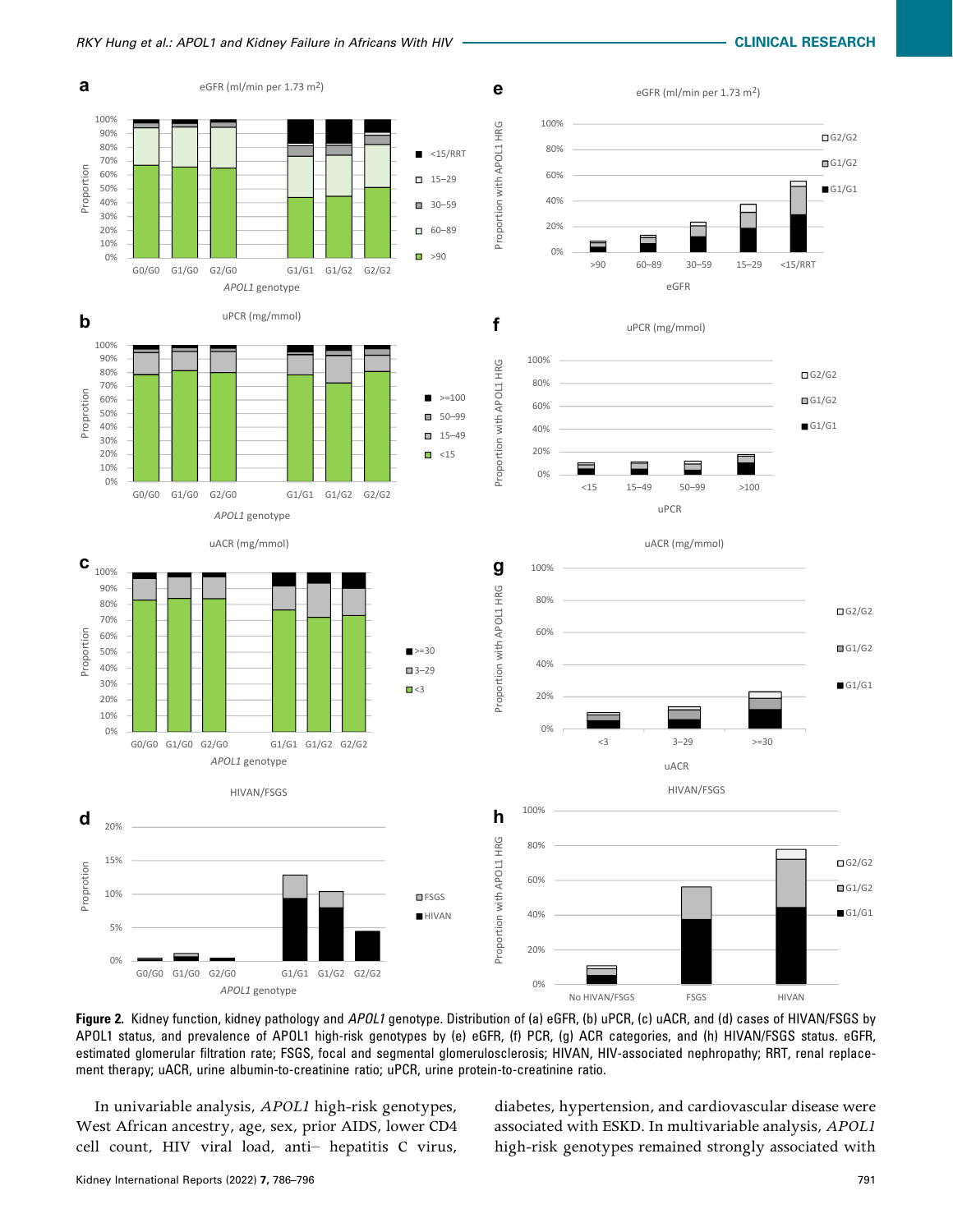<span id="page-7-0"></span>

| Table 2. Associations between APOL1 high-risk genotypes and renal outcomes |  |  |   |
|----------------------------------------------------------------------------|--|--|---|
|                                                                            |  |  | . |

|                                                          |     | Univariable |                |         | <b>Multivariable</b> |               |                      |
|----------------------------------------------------------|-----|-------------|----------------|---------|----------------------|---------------|----------------------|
| <b>Participant characteristics</b>                       | N   | <b>OR</b>   | 95% CI         | P value | <b>OR</b>            | 95% CI        | P value              |
| Primary outcome                                          |     |             |                |         |                      |               |                      |
| End-stage kidney disease                                 | 99  | 10.31       | $6.81 - 15.60$ | < 0.001 | 10.58                | 6.22-17.99    | $<$ 0.001 $^{\circ}$ |
| Secondary outcomes                                       |     |             |                |         |                      |               |                      |
| Proteinuria (PCR > 100 mg/mmol)                          | 67  | 1.83        | $0.97 - 3.46$  | 0.06    |                      |               |                      |
| Albuminuria (ACR $>$ 30 mg/mmol)                         | 99  | 2.57        | 1.59-4.17      | < 0.001 | 3.34                 | $2.00 - 5.56$ | $<$ 0.001 $^{\rm b}$ |
| eGFR $<$ 60 ml/min per 1.73 m <sup>2</sup>               | 221 | 5.65        | 4.19-7.61      | < 0.001 | 5.50                 | $3.81 - 7.95$ | $<$ 0.001 $\degree$  |
| FSGS/HIVAN/hypertensive nephropathy (clinical diagnosis) | 19  | 14.64       | 5.46-39.27     | < 0.001 | 12.77                | 4.46-36.59    | $<$ 0.001 $d$        |
| FSGS (biopsy confirmed)                                  | 15  | 11.81       | 4.17-33.39     | < 0.001 | 12.86                | 4.04-40.99    | $<$ 0.001 $d$        |
| HIVAN (biopsy confirmed)                                 | 37  | 24.49       | 11.45-52.36    | < 0.001 | 30.16                | 12.48-72.88   | $<$ 0.001 $d$        |

ACR, urine albumin-to-creatinine ratio; CVD, cardiovascular disease; DM, diabetes mellitus; eGFR, estimated glomerular filtration rate; FSGS, focal segmental glomerulosclerosis; HCV, hepatitis C virus; HIVAN, HIV-associated nephropathy; OR, odds ratio; PCR, urine protein-to-creatinine ratio.

Models are adjusted for:

<span id="page-7-1"></span><sup>a</sup>Demographic (age, sex, and region of ancestry), HIV (AIDS, CD4 cell count), anti-HCV, DM, and CVD.

<span id="page-7-3"></span><span id="page-7-2"></span>b Demographic (age, sex), HIV (Time since HIV diagnosis, AIDS, HIV RNA < 200 copies/ml), DM, and CVD.<br>CDomographic (age, sex, and region of appearing), HIV (Time since HIV diagnosis, AIDS, CD4 cell count), a Demographic (age, sex, and region of ancestry), HIV (Time since HIV diagnosis, AIDS, CD4 cell count), anti-HCV, DM, and CVD.

<span id="page-7-4"></span><sup>d</sup>Demographic (age and sex), HIV (AIDS, CD4 cell count), anti-HCV, DM, and CVD.

ESKD (adjusted OR 10.58, 95% CI 6.22–17.99) ([Table 2\)](#page-7-0). West African ancestry and demographic factors were no longer associated with ESKD after adjustment for *APOL1* status, whereas low CD4 cell count, diabetes, and cardiovascular disease remained associated with ESKD. Similar, albeit weaker, associations were observed between APOL1 high-risk genotypes and albuminuria or renal impairment [\(Table 2](#page-7-0) and Supplementary Table S3A-G). Strong associations (OR  $>10$ ) were also observed between APOL1 high-risk genotypes and biopsy-confirmed FSGS, a clinical diagnosis of HIVAN/ FSGS/hypertensive nephropathy, and biopsy-confirmed HIVAN (OR 30.16, 95% CI 12.48–72.88). Additional analyses showed that each of the high-risk genotypes (G1/G1, G1/G2, G2/G2) was associated with ESKD and renal impairment (Supplementary Table S4). No significant associations between G1/G0 or G2/G0 (vs. G0/G0) and either ESKD or renal impairment were observed (G1: OR 1.08 [95% CI 0.49–2.40] for ESKD and OR 0.72 [0.44– 1.18] for renal impairment; G2: OR 0.34 [0.09–1.25] for ESKD and OR 0.73 [0.42–1.28] for renal impairment) (Supplementary Table S4). The proportion of ESKD and renal impairment attributable to APOL1 high-risk genotypes (population attributable risk) was 49.4% and 30.4%, respectively.

We also analyzed the associations between APOL1 highrisk genotypes and ESKD/renal impairment in models that included hypertension; these also yielded similar, albeit somewhat lower, ORs (Supplementary Table S5) and with exclusion of the correction for ethnicity from the eGFR calculations (Supplementary Table S6).

### **DISCUSSION**

In this large African diaspora cohort of people with HIV living in the United Kingdom, APOL1 high-risk genotypes were strongly associated with ESKD, renal impairment, and HIVAN/FSGS. Across the eGFR spectrum, the frequency of APOL1 high-risk genotypes progressively increased from 9% in those with normal kidney function to 56% in those with ESKD. We observed no association between a single APOL1 risk allele and either ESKD or renal impairment. Our data suggest that 30% of CKD and 49% of ESKD in this population of sub-Saharan African ancestry with HIV may be attributable to APOL1 high-risk genotypes, with the greatest burden among those of West African ancestry.

There are few studies that have reported on the relationship between APOL1 high-risk genotypes and CKD in people with HIV. Two recent studies from Nigeria, in which most participants had well-controlled HIV, found a relatively weak (OR 2) association between APOL1 high-risk genotypes and CKD (with or without renal impairment) or albuminuria.<sup>[23](#page-11-1),[27](#page-11-5)</sup> The large proportion of participants with ESKD among those with eGFR  $\leq 60$  ml/min per 1.73 m<sup>2</sup> in our study may have contributed to the stronger association between APOL1 high-risk genotypes and renal impairment. A previous study in African Americans reported no impact of APOL1 status on the rate of progression to kidney failure requiring RRT in people who had been diagnosed with HIVAN.<sup>22</sup> By contrast, APOL1 highrisk genotypes were associated with a nearly 3-fold greater risk of kidney failure when other renal pathologies were present. $37$  The strong association between APOL1 high-risk genotypes and ESKD in our study, in whom HIVAN was a common diagnosis, may reflect the inclusion of large numbers of participants with APOL1 high-risk genotypes who had normal or only mildly impaired kidney function as compared with the case-only studies by Atta and Fine in which all participants had CKD. $^{22,37}$  $^{22,37}$  $^{22,37}$  $^{22,37}$ 

Consistent with 2 earlier studies,  $12,17$  $12,17$  we report strong associations between APOL1 high-risk genotypes and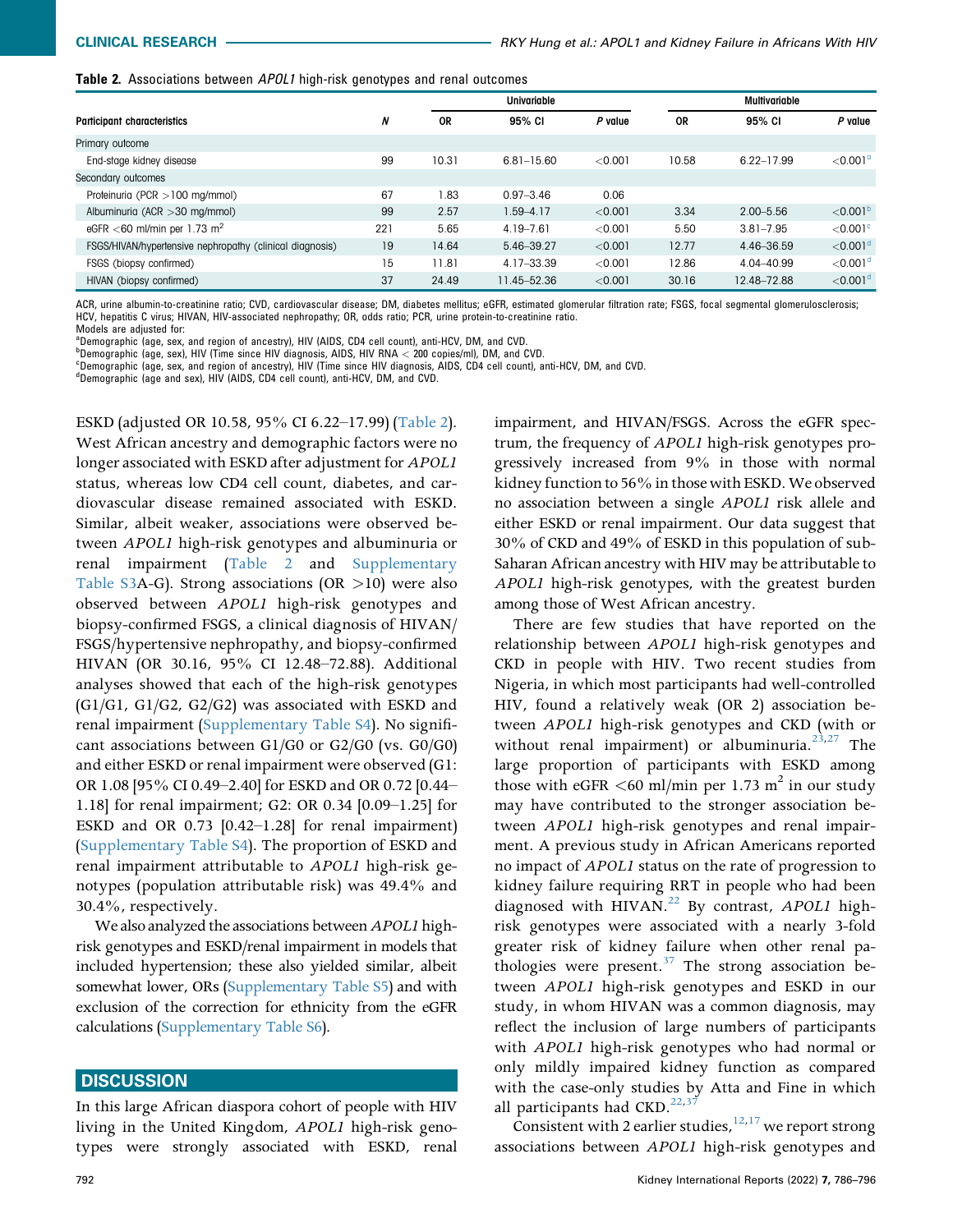HIVAN. HIVAN is associated with advanced/uncontrolled HIV infection and the poorest renal outcomes.<sup>38–41</sup> Participants of West African ancestry were most likely to carry APOL1 high-risk genotypes and were shown to have the highest likelihood of being diagnosed with HIVAN in an earlier analysis.<sup>[11](#page-10-8)</sup> Although it is unclear to what extent advanced CKD in our participants without kidney biopsies was due to HIVAN/FSGS or hypertension, the strong association between APOL1 high-risk genotypes and our clinical case definition suggests that these etiologies may be relatively common, and that diabetic kidney disease and other causes of proteinuric renal failure not associated with APOL1 risk alleles are relatively uncommon. The high burden of severe kidney disease (especially HIVAN/FSGS) attributable to APOL1 highrisk genotypes suggests that early HIV diagnosis and ART-initiation may be important strategies to reduce the risk of ESKD, particularly in people of West African and Caribbean ancestry. The factors associated with onset and progression of kidney disease in individuals with well-controlled HIV who have APOL1 high-risk genotypes require further study. APOL1 high-risk genotypes have been associated with proteinuria and/o[r alb](#page-11-17)uminuria in people with and without  $HIV.<sup>(23,42-46)</sup>$  $HIV.<sup>(23,42-46)</sup>$  $HIV.<sup>(23,42-46)</sup>$  In our study, APOL1 high-risk genotypes were more strongly associated with renal impairment (and ESKD) than with albuminuria or proteinuria. Most of our study participants had wellcontrolled HIV, and previous reports have suggested that HIVAN may remit after the introduction of  $ART.^{47}$  It is possible that a variable degree of kidney damage occurred in our participants with APOL1 high-risk genotypes before HIV diagnosis and/or before initiation of ART, with subsequent stabilization or remission of kidney disease, resulting in persistent reductions in eGFR despite resolution of albuminuria and proteinuria. Transient rebound viraemia due to ART interruptions before study enrolment may have further contributed to this phenomenon. Of note, the prevalence of albuminuria in our participants was substantially lower than reported in the Nigerian population studied by Wudil et  $al.^{23}$  $al.^{23}$  $al.^{23}$  (17.8% vs. 39.9%), despite similar proportions of participants having suppressed HIV viral loads; most albuminuria was microalbuminuria and not associated with APOL1 high-risk genotypes.

The somewhat stronger effect estimates of carriers of the G1 allele (G1/G1 or G1/G2) as compared with only G2 carriers (G2/G2) in those with APOL1 high-risk genotypes are consistent with previous studies. $12,17$  $12,17$ However, we found no association between kidney disease outcomes in G1/G0 and G2/G0 carriers when compared with G0/G0 participants. This contrasts with

the reported ORs of 2 and 10 of having HIVAN/FSGS in the Kopp et al.<sup>[12](#page-10-9)</sup> and Kasembeli et al.<sup>[17](#page-10-14)</sup> papers for carriers of a single G1 allele (G1/G0) but no association found for carriers of a single G2 allele (G2/G0). We were insufficiently powered to study the association between a single G1 or G2 variant and HIVAN/FSGS.

The strengths of this study are the large sample size including a substantial number of people with ESKD, broad geographic representation of the participants, and the healthcare setting which provides unrestricted access to ART and RRT. We acknowledge several limitations. First, the cross-sectional study design and use of a single creatinine reading to calculate eGFR may not truly reflect CKD status even though most participants were clinically well and recruited in an outpatient setting and likely to have had stable renal function. GFR estimates were calculated using the CKD Epidemiology Collaboration equation, which has not undergone rigorous validation in African populations. We did not include adjustment for specific ART drugs such as tenofovir disoproxil fumarate, atazanavir, and lopinavir, as these are generally avoided in people with or at risk of CKD.<sup>[19,](#page-10-16)[20](#page-10-17)</sup> We also did not adjust for use of angiotensin converting enzyme inhibitors or angiotensin II receptor antagonists, which may have affected proteinuria and albuminuria measurements in some participants. We also lacked historical information on causes of CKD that are common in Africa, including infections such as schistosomiasis and malaria, heavy metal exposure, and use of medications such nonsteroidal anti-inflammatories or previous use of antimicrobials. Finally, the cohort was enriched for severe renal phenotypes, which may have affected the proportions of CKD and ESKD attributable to APOL1 highrisk genotypes.

# **CONCLUSION**

This study shows that APOL1 high-risk genotypes were strong predictors of ESKD in people of African ancestry with HIV, even within a healthcare setting with universal access to ART and in a population with mostly well-controlled HIV. APOL1 high-risk genotypes accounted for almost half of ESKD and were particularly prevalent in people of West African and Caribbean ancestry. Early HIV diagnosis and initiation of ART are likely to be important strategies to reduce the risk of ESKD. Further investigation into other genetic and environmental factors that promote CKD in people of African ancestry with HIV is currently being undertaken, and this cohort is well placed to investigate the development and progression of kidney disease, especially in those with APOL1 high-risk genotypes.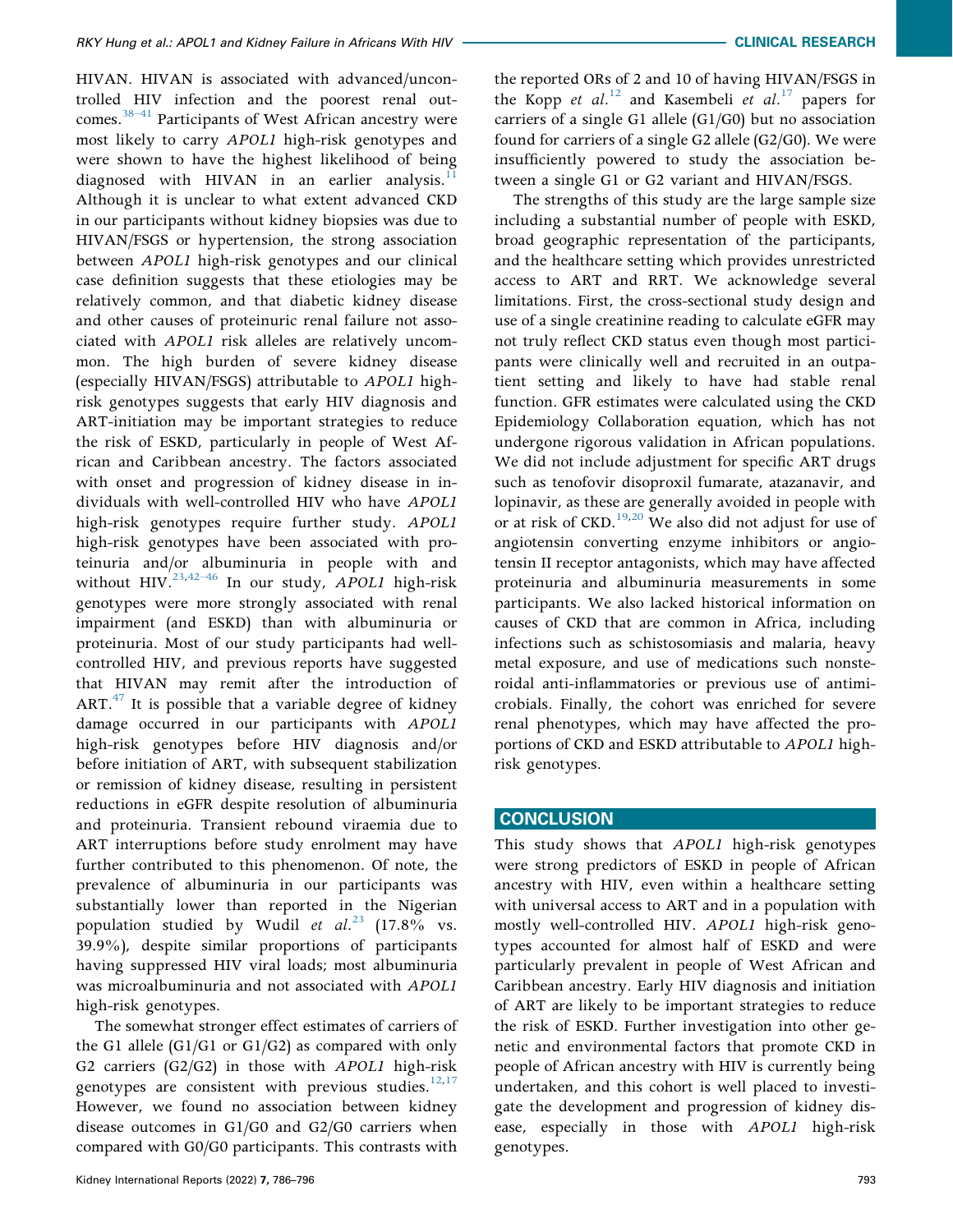# APPENDIX

## List of GEN-AFRICA Study Group

Members of the Genetic markers of chronic kidney disease in people of African ancestry with HIV (GEN-AFRICA) Study Group

Barts Health NHS Trust, London (John Booth [PI], Anele Waters, James Hand, Chris Clarke, Sarah Murphy, Maurice Murphy); Brighton and Sussex University Hospitals, Brighton (Marion Campbell, Amanda Clarke [PI], Celia Richardson, Alyson Knott, Gemma Weir, Rebecca Cleig, Helena Soviarova, Lisa Barbour, Tanya Adams, Vicky Kennard, Vittorio Trevitt); Chelsea and Westminster Hospital, London (Rachael Jones [PI], Jeremy Levy, Alexandra Schoolmeester, Serah Duro); Guy's and St Thomas' Hospital, London (Rachel Hilton [PI], Julie Fox, May Rabuya, Lisa Hamzah, Deborah Jordan, Teresa Solano, Hiromi Uzu, Karen Williams, Julianne Lwanga, Linda Ekaette Reid-Amoruso, Hannah Gamlen, Robert J. Stocker, Fiona Ryan, Anele Waters, Karina Mahiouz, Tess Cheetham, Claire Williams, Achyuta Nori, Caroline Thomas, Sivaraj Venkateshwaran, Jessica Doctor, Andrea Berlanga); King's College Hospital, London (Frank Post [CI], Beatriz Santana-Suarez, Leigh McQueen, Priya Bhagwandin, Lucy Campbell, Bee Barbini, Emily Wandolo, Tim Appleby, Deborah Jordan, Lois Driver, Sophy Parr, Hongbo Deng, Julie Barber, Andrew Crowe, Chris Taylor, Mary Poulton, Vida Boateng, Marie-Pierre Klein, Caitlin O'Brien, Samuel Ohene-Adomako, Christian Buckingham, Daniel Trotman, Killian Quinn, Kate Flanagan, Verity Sullivan, Holly Middleditch, Itty Samuel, Elizabeth Hamlyn, Candice McDonald, Ana Canoso, Emeka Agbasi, Maria Liskova, Sarah Barber, Amanda Samarawickrama, Zoe Ottaway, Claire Norcross, Amelia Oliveira, Kate Bramham); Leeds Teaching Hospitals NHS Trust, Leeds (Jane Minton [PI], Gary Lamont, Ruby Cross, Gaushiya Saiyad, Shadia Ahmed, Rebecca Ashworth, Nicola Window, J Murira, Khine Phyu); North Manchester General Hospital, Manchester (Andrew Ustianowski [PI], Gabriella Lindergard, Jonathan Shaw, Sarah Holland, Claire Fox, Jan Flaherty, Margaret-Anne Bevan, Valerie George); South Tees Hospitals NHS Foundation Trust, Middlesbrough (David Chadwick [PI], Marie Branch, Pauline Lambert, Adele Craggs); Mortimer Market Centre, Central and NorthWest London NHS Foundation Trust, London (Sarah Pett [PI], Hinal Lukha, Nina Vora, Marzia Fiorino, Maria Muller Nunez, Deirdre Sally, James E. Burns, Erica Pool, Rebecca Matthews); Newcastle upon Tyne Hospitals, Newcastle (David Ashley Price [PI], Tara Stothard, Bijal Patel, Ian McVittie, Ciara Kennedy, Uli Shwab, Brendan Payne, Sarah Duncan, Jill Dixon, Mathias Schmid, Adam Evans, Christopher Duncan, Ewan Hunter, Yusri Taha, Natasha Astill); National Cancer Institute, Frederick, USA (Cheryl Winkler,

Elizabeth Binns-Roemer, Victor David); North Middlesex University Hospital, London (Jonathan Ainsworth, Rachel Vincent [PI]); Queen Elizabeth Hospital, Woolwich (Stephen Kegg [PI], Chloe Saad, Sarah Skinner, Hocine Azzoug, Judith Russell, Tarik Moussaoui, Celia Richardson, Emily Mabonga, Donna Ward, J. Francoise, W. Larbi, Sue Mitchell, A. Manning, V. Russell); Royal Free London Hospital, London (Fiona Burns [PI], Mark Harber, Nnenna Ngwu, Jonathan Edwards, Nargis Hemat, Tom Fernandez, Filippo Ferro, Jorge Ferreira, Alice Nightingale, Tasha Oakes-Monger, Darwin Matila, Pedro Nogueira, Victoria Mutagwanya); St. Georges University Hospitals, London (Catherine Cosgrove [PI], Lisa Hamzah, Catherine Emily Isitt, Helen Webb, Joyce Popoola, Kate Korley, Mark Mencias, Patricia Ribeiro, Rajeshwar Ramkhelawn, Sandra Oliva Lara, Sara Sajijad); Imperial College Healthcare NHS Trust, London (Alan Winston [PI], Jeremy Levy, Amber Shaw, Claire Petersen, Kyle Ring); University Hospital Lewisham, London (Melanie Rosenvinge [PI], Chloe Saad, Sarah Skinner, Thembi Moyo, Faith Odong, Katherine Gantert, Tina Ibe); Africa Advocacy Foundation (Denis Onyango); UK CHIC cohort (Caroline Sabin [PI], Teresa Hill)

### **DISCLOSURE**

All the authors declared no competing interests.

## ACKNOWLEDGMENTS

The authors would like to thank the study participants and all members of the GEN-AFRICA study group (Appendix). This study was supported by the Medical Research Council (UK) Confidence in Concept scheme (MC\_PC\_17164), and in part by the National Institutes of Health and the National Cancer Institute Intramural Research Program (CAW) and under contract HHSN26120080001E. The content of this publication does not necessarily reflect the view or policy of the Department of Health and Human Services, nor does mention of trade names, commercial products, or organizations imply endorsement by the government.

## AUTHOR CONTRIBUTIONS

The study was designed by CAW and FAP. LH, JF, JB, AC, RV, RJ, DP, MH, RH, JB, and FAP were site principal investigators and coordinated recruitment and data collection at their sites. BSS, EBR, and LC assisted with logistic and governance aspects. JB preformed a review of all kidney biopsy reports with assistance from Dr. Catherine Horsfield. RH and FAP performed the analyses with input from CAS and CAW. RH, KB, CAS, CAW, and FAP interpreted the findings. RH wrote the first draft of the manuscript with input from CAS, CAW, and FAP. RH and FP verified the underlying data. All authors revised and approved the final version of the manuscript.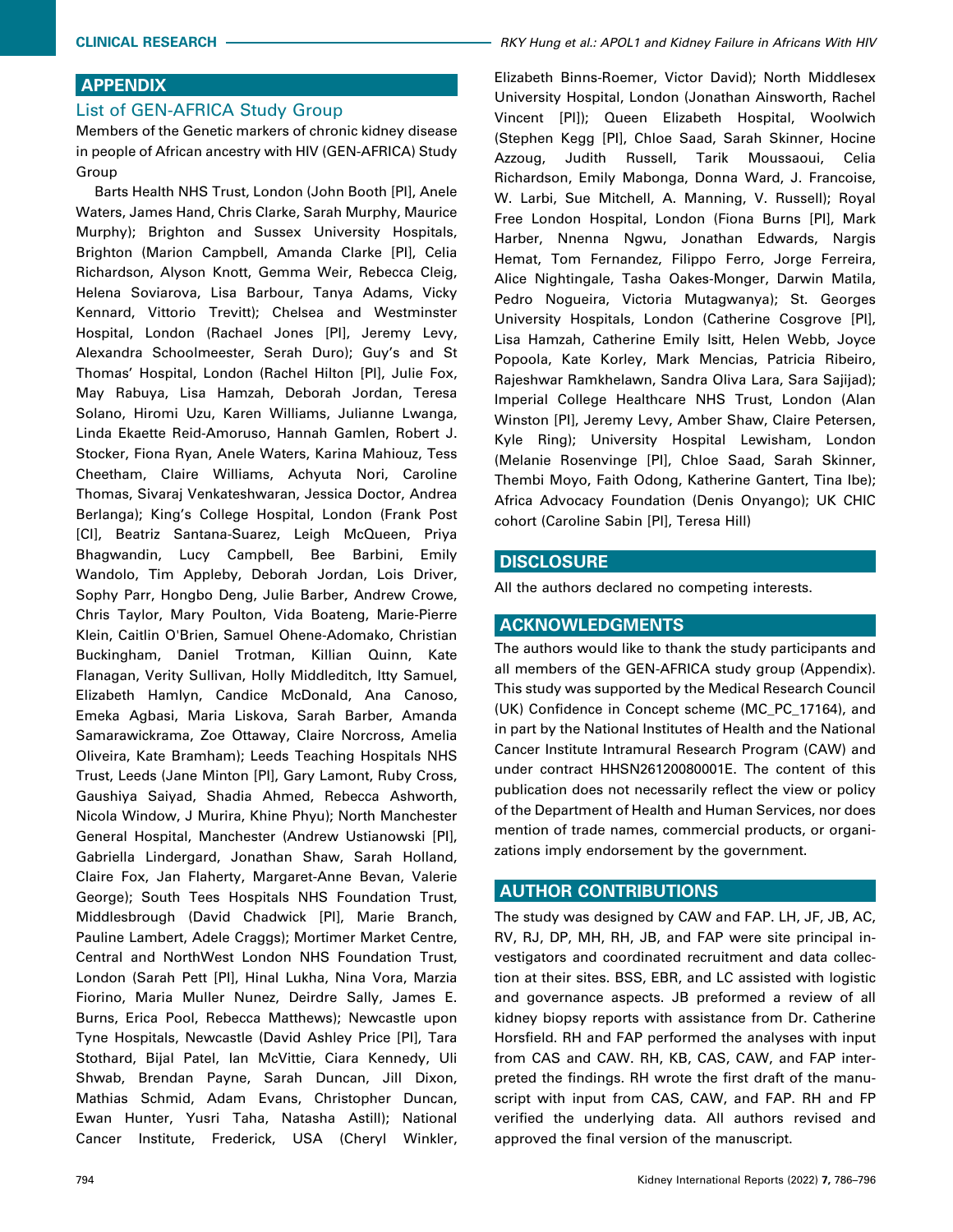# SUPPLEMENTARY MATERIAL

### [Supplementary File \(PDF\)](https://doi.org/10.1016/j.ekir.2022.01.1054)

Figure S1. Proportion of participants with 2,1 and 0 APOL1 variants.

Figure S2. Proportion of biopsy-confirmed cases of HIVAN/ FSGS by African region.

Table S1. Baseline characteristics of study participants stratified by end-stage kidney disease and by renal impairment.

**Table S2.** Univariate association between APOL1 high-risk genotypes and hypertension.

Table S3. Associated between APOL1 high-risk genotypes and kidney outcomes.

**Table S3A.** Factors associated with ESKD ( $n = 99$ ).

Table S3B. Factors associated with renal impairment ( $n =$ 221).

**Table S3C.** Factors associated with proteinuria (n=67 $\lambda$ ).

**Table S3D.** Factors associated with albuminuria (n $=$ 99 $\cdot$ ).

Table S3E. Factors associated with clinical diagnosis of  $HIVAN/FSGS/hypertensive nephropathy, n=19.$ 

Table S3F. Factors associated with biopsy diagnosis of FSGS (excluding HIVAN),  $n=15$ .

Table S3G. Factors associated with biopsy diagnosis of  $HIVAN$  (excluding FSGS),  $n=37$ .

Table S4. Associations between APOL1 risk variants and ESKD/renal impairment.

Table S5. Factors associated with APOL1 high-risk genotypes and ESKD and renal impairment, inclusive of adjusting for hypertension.

Table S6. Factors associated with APOL1 high-risk genotypes and ESKD and renal impairment, without correction factor for ethnicity in estimated GFR.

Table S7. Number and proportion of participants stratified by region of ancestry and APOL1 genotype.

# **REFERENCES**

- <span id="page-10-0"></span>1. US Census Bureau. QuickFacts: United States. US Census Bureau. Accessed May 12, 2021. [https://www.census.gov/](https://www.census.gov/quickfacts/fact/table/US/PST045219) [quickfacts/fact/table/US/PST045219](https://www.census.gov/quickfacts/fact/table/US/PST045219)
- <span id="page-10-1"></span>2. Levey AS, Coresh J, Balk E, et al. National Kidney Foundation practice guidelines for chronic kidney disease: evaluation, classification, and stratification [published correction appears in Ann Intern Med. 2003 Oct 7;139(7):605]. Ann Intern Med. 2003;139:137–147. [https://doi.org/10.7326/0003-4819-139-2-](https://doi.org/10.7326/0003-4819-139-2-200307150-00013) [200307150-00013](https://doi.org/10.7326/0003-4819-139-2-200307150-00013)
- <span id="page-10-2"></span>3. Lightstone L. Preventing renal disease: the ethnic challenge in the United Kingdom. Kidney Int Suppl. 2003;63:S135–S138. <https://doi.org/10.1046/j.1523-1755.63.s83.29.x>
- <span id="page-10-3"></span>4. Wilkinson E, Brettle A, Waqar M, Randhawa G. Inequalities and outcomes: end stage kidney disease in ethnic minorities. BMC Nephrol. 2019;20:234. [https://doi.org/10.1186/s12882-](https://doi.org/10.1186/s12882-019-1410-2) [019-1410-2](https://doi.org/10.1186/s12882-019-1410-2)
- <span id="page-10-4"></span>5. Grams ME, Rebholz CM, Chen Y, et al. Race, APOL1 risk, and EGFR decline in the general population. J Am Soc Nephrol. 2016;27:2842–2850. <https://doi.org/10.1681/ASN.2015070763>
- 6. Parsa A, Kao WH, Xie D, et al. APOL1 risk variants, race, and progression of chronic kidney disease. N Engl J Med. 2013;369:2183–2196. <https://doi.org/10.1056/NEJMoa1310345>
- 7. Foster MC, Coresh J, Fornage M, et al. APOL1 variants associate with increased risk of CKD among African Americans. J Am Soc Nephrol. 2013;24:1484–1491. [https://doi.org/](https://doi.org/10.1681/ASN.2013010113) [10.1681/ASN.2013010113](https://doi.org/10.1681/ASN.2013010113)
- <span id="page-10-5"></span>8. Limou S, Nelson GW, Kopp JB, Winkler CA. APOL1 kidney risk alleles: population genetics and disease associations. Adv Chronic Kidney Dis. 2014;21:426–433. [https://doi.org/10.](https://doi.org/10.1053/j.ackd.2014.06.005) [1053/j.ackd.2014.06.005](https://doi.org/10.1053/j.ackd.2014.06.005)
- <span id="page-10-6"></span>9. Rosset S, Tzur S, Behar DM, Wasser WG, Skorecki K. The population genetics of chronic kidney disease: insights from the MYH9-APOL1 locus. Nat Rev Nephrol. 2011;7:313–326. <https://doi.org/10.1038/nrneph.2011.52>
- <span id="page-10-7"></span>10. Gribouval O, Boyer O, Knebelmann B, et al. APOL1 risk genotype in European steroid-resistant nephrotic syndrome and/or focal segmental glomerulosclerosis patients of different African ancestries. Nephrol Dial Transplant. 2019;34: 1885–1893. <https://doi.org/10.1093/ndt/gfy176>
- <span id="page-10-8"></span>11. Hung RKY, Santana-Suarez B, Binns-Roemer E, et al. The epidemiology of kidney disease in people of African ancestry with HIV in the UK. EClinicalMedicine. 2021;38:101006. [https://](https://doi.org/10.1016/j.eclinm.2021.101006) [doi.org/10.1016/j.eclinm.2021.101006](https://doi.org/10.1016/j.eclinm.2021.101006)
- <span id="page-10-9"></span>12. Kopp JB, Nelson GW, Sampath K, et al. APOL1 genetic variants in focal segmental glomerulosclerosis and HIVassociated nephropathy. J Am Soc Nephrol. 2011;22:2129– 2137. <https://doi.org/10.1681/ASN.2011040388>
- <span id="page-10-10"></span>13. Nichols B, Jog P, Lee JH, et al. Innate immunity pathways regulate the nephropathy gene apolipoprotein L1. Kidney Int. 2015;87:332–342. <https://doi.org/10.1038/ki.2014.270>
- <span id="page-10-11"></span>14. Wu H, Larsen CP, Hernandez-Arroyo CF, et al. AKI and collapsing glomerulopathy associated with COVID-19 and APOL1 high-risk genotype. J Am Soc Nephrol. 2020;31:1688– 1695. <https://doi.org/10.1681/ASN.2020050558>
- <span id="page-10-12"></span>15. Bigé N, Lanternier F, Viard JP, et al. Presentation of HIVassociated nephropathy and outcome in HAART-treated patients. Nephrol Dial Transplant. 2012;27:1114–1121. [https://](https://doi.org/10.1093/ndt/gfr376) [doi.org/10.1093/ndt/gfr376](https://doi.org/10.1093/ndt/gfr376)
- <span id="page-10-13"></span>16. Szczech LA, Gupta SK, Habash R, et al. The clinical epidemiology and course of the spectrum of renal diseases associated with HIV infection. Kidney Int. 2004;66:1145–1152. <https://doi.org/10.1111/j.1523-1755.2004.00865.x>
- <span id="page-10-14"></span>17. Kasembeli AN, Duarte R, Ramsay M, et al. APOL1 risk variants are strongly associated with HIV-associated nephropathy in black South Africans. J Am Soc Nephrol. 2015;26:2882-2890. <https://doi.org/10.1681/ASN.2014050469>
- <span id="page-10-15"></span>18. Behar DM, Kedem E, Rosset S, et al. Absence of APOL1 risk variants protects against HIV-associated nephropathy in the Ethiopian population. Am J Nephrol. 2011;34:452–459. [https://](https://doi.org/10.1159/000332378) [doi.org/10.1159/000332378](https://doi.org/10.1159/000332378)
- <span id="page-10-16"></span>19. Bansi L, Hughes A, Bhagani S, et al. Clinical epidemiology of HIV-associated end-stage renal failure in the UK. AIDS. 2009;23:2517–2521. [https://doi.org/10.1097/QAD.0b013e328](https://doi.org/10.1097/QAD.0b013e3283320e12) [3320e12](https://doi.org/10.1097/QAD.0b013e3283320e12)
- <span id="page-10-17"></span>20. Booth JW, Hamzah L, Jose S, et al. Clinical characteristics and outcomes of HIV-associated immune complex kidney disease. Nephrol Dial Transplant. 2016;31:2099–2107. [https://](https://doi.org/10.1093/ndt/gfv436) [doi.org/10.1093/ndt/gfv436](https://doi.org/10.1093/ndt/gfv436)